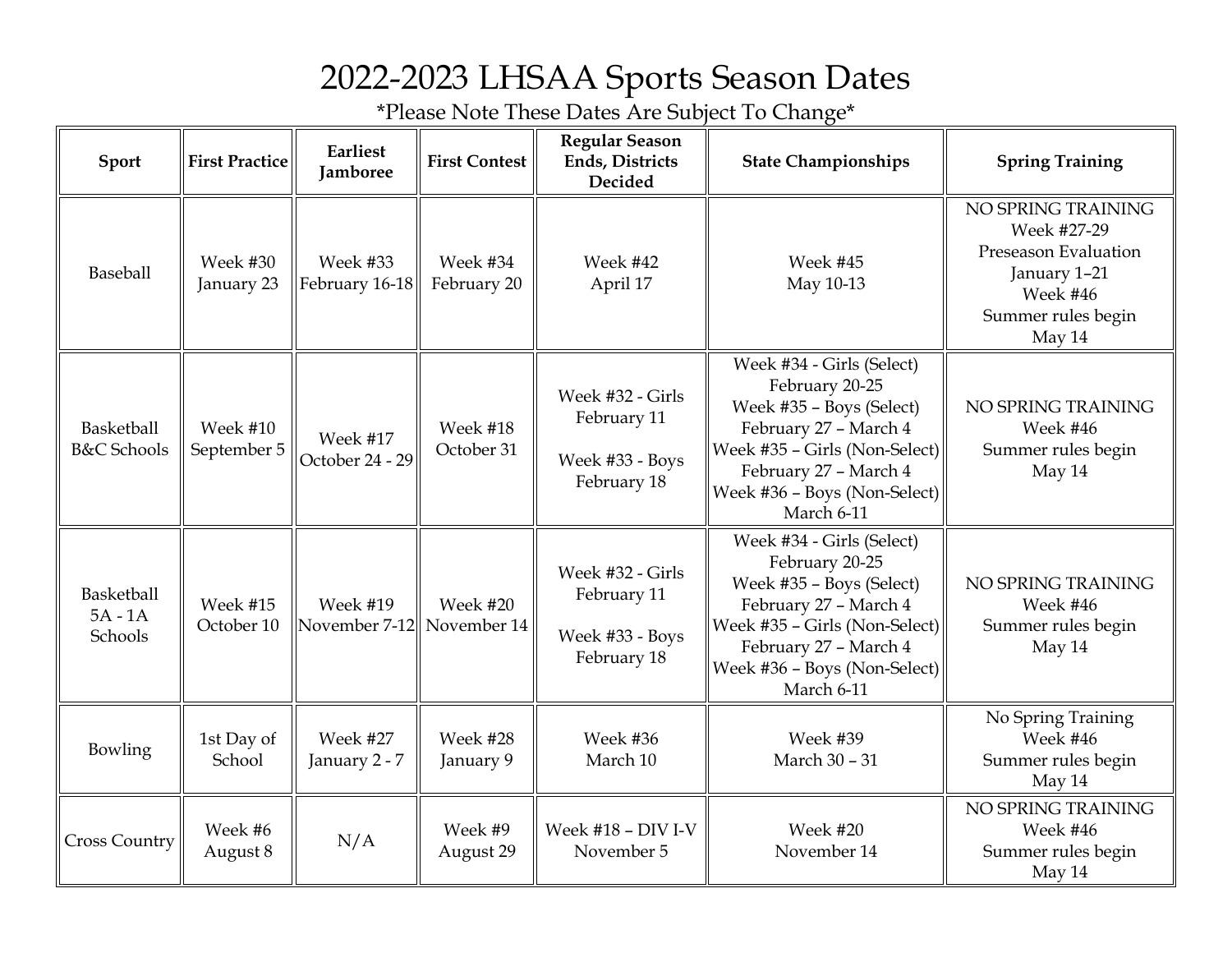| Sport        | <b>First Practice</b>   | Earliest<br><b>Jamboree</b> | <b>First Contest</b>    | <b>Regular Season</b><br>Ends, Districts<br>Decided              | <b>State Championships</b>                                            | <b>Spring Training</b>                                                                                                          |
|--------------|-------------------------|-----------------------------|-------------------------|------------------------------------------------------------------|-----------------------------------------------------------------------|---------------------------------------------------------------------------------------------------------------------------------|
| Football     | Week #6<br>August 8     | Week #8<br>August 25-27     | Week #9<br>September 1  | Week #18<br>November 5                                           | Week #23<br>Classes & Divisions<br>December 8 - 10                    | Week #28-31 (Winter)<br>January 9 - February 4<br>Week #43 (Spring)<br>April 24 - End of School<br>Summer rules begin<br>May 14 |
| Golf         | 1st Day of<br>School    | N/A                         | 1st Day of<br>School    | Last Day of School                                               | Week #43 - Regionals<br>April 24-27<br>Week #44 - Finals<br>May $1-2$ | NO SPRING TRAINING<br>Week #46<br>Summer rules begin<br>May 14                                                                  |
| Gymnastics   | 1st Day of<br>School    | N/A                         | 1st Day of<br>School    | Week #39<br>March 27                                             | Week #41<br>April 14-15                                               | NO SPRING TRAINING<br>Week #46<br>Summer rules begin<br>May 14                                                                  |
| Powerlifting | Week #21<br>November 21 | N/A                         | Week #24<br>December 12 | Week #32 - Girls<br>February 8<br>Week #33 - Boys<br>February 15 | Week #37<br><b>March 23-25</b>                                        | NO SPRING TRAINING<br>Week #46<br>Summer rules begin<br>May 14                                                                  |
| Soccer       | Week #15<br>October 10  | N/A                         | Week #20<br>November 14 | Week #31<br>January 30                                           | Week #34<br>February 22-25                                            | NO SPRING TRAINING<br>Week #46<br>Summer rules begin<br>May 14                                                                  |
| Softball     | Week #29<br>January 16  | Week #32<br>February 9-11   | Week #33<br>February 14 | Week #41<br>April 13                                             | Week #43<br>April 28-29                                               | Weeks #19-23<br>Preseason Evaluation<br>November 7 - December 10<br>Week #46<br>Summer rules begin<br>May 14                    |
| Swimming     | Week #6<br>August 8     | N/A                         | Week #9<br>August 29    | Last Day of School                                               | Week #20<br>November 16-19                                            | NO SPRING TRAINING<br>Week #46<br>Summer rules begin<br>May 14                                                                  |